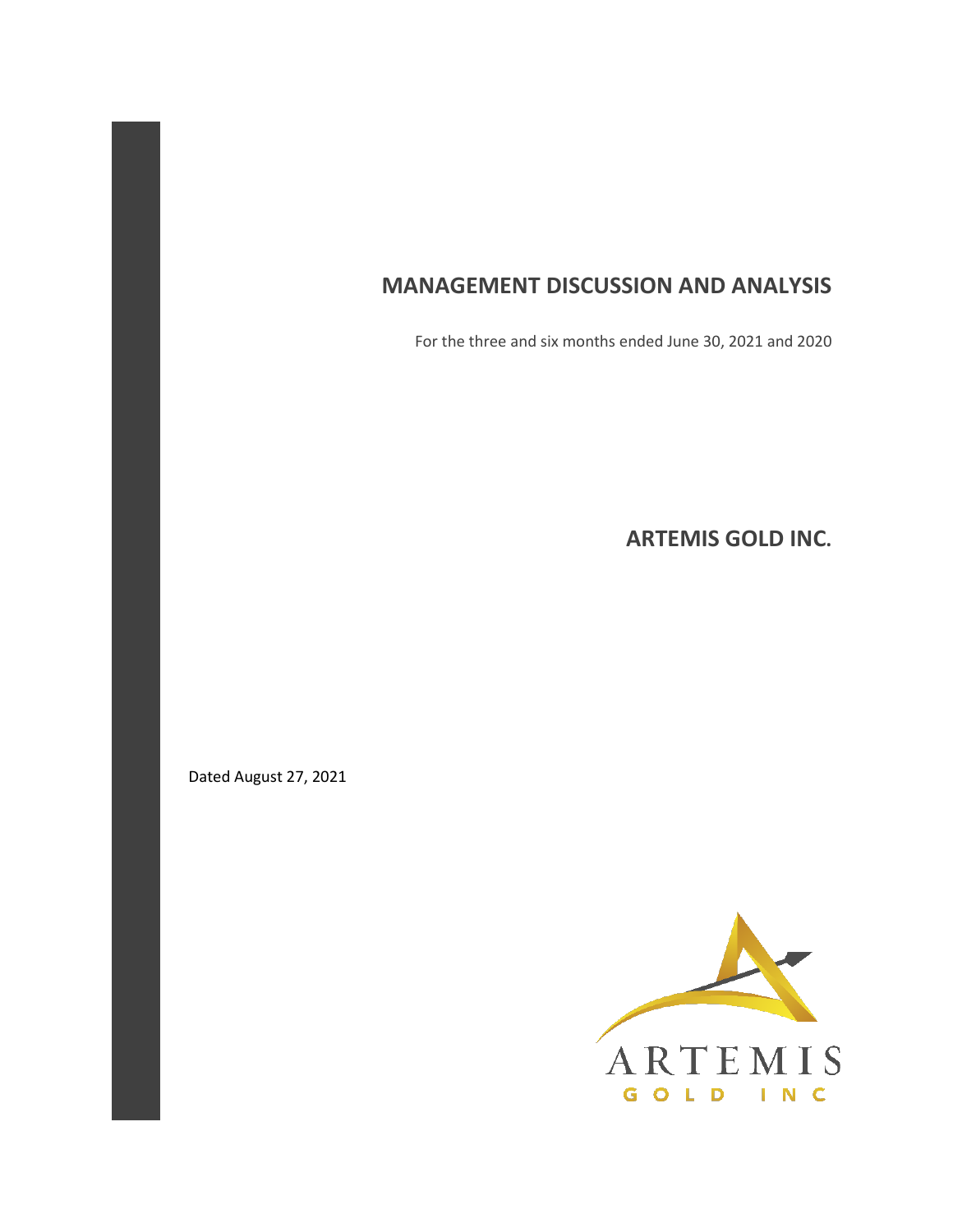Management's Discussion and Analysis of Financial Condition and Results of Operations For the three and six months ended June 30, 2021

## **1. GENERAL**

This management's discussion and analysis ("**MD&A**") is management's interpretation of the results and financial condition of Artemis Gold Inc. ("**Artemis**" or the "**Company**") for the three and six months ended June 30, 2021, and includes events up to the date of this MD&A. This discussion should be read in conjunction with the Company's unaudited condensed interim consolidated financial statements for the three and six months ended June 30, 2021 and the related notes thereto (the "**Interim Financial Statements**") and other corporate filings of the Company, including the Company's audited consolidated financial statements for the year ended December 31, 2020 (the "**Annual Financial Statements**"), its most recently filed Annual Information Form ("**AIF**"), all of which are available under the Company's profile on SEDAR a[t www.sedar.com.](http://www.sedar.com/) Unless otherwise specified, all financial information has been derived from the Company's Interim Financial Statements and Annual Financial Statements which have been prepared in accordance with International Financial Reporting Standards ("**IFRS**") as issued by the International Accounting Standards Board applicable to the preparation of interim financial statements including International Accounting Standard 34 - Interim Financial Reporting. All dollar figures stated herein are expressed in Canadian dollars, unless otherwise specified. This MD&A contains forward-looking information. Please see the section, "Note Regarding Forward-Looking Information" for a discussion of the risks, uncertainties and assumptions used to develop the Company's forward-looking information.

## **2. TECHNICAL INFORMATION**

All scientific and technical information herein related to the Blackwater Gold Project located in central British Columbia (the "**Blackwater Project**" or "**Blackwater**") has been reviewed and approved by Mr. Jeremy Langford, FAusIMM., who is the Company's Chief Operating Officer and a qualified person for the purposes of National Instrument 43-101 *Standards of Disclosure for Mineral Projects* ("**NI 43-101**"). For additional information regarding the Blackwater Project, please see the Company's news release dated August 26, 2020, as well as the Company's technical report entitled "Blackwater Gold Project British Columbia NI 43-101 Technical Report" dated September 18, 2020 (with an effective date of August 26, 2020) (the "**2020 PFS**"), both available on the Company's profile a[t www.sedar.com.](http://www.sedar.com/)

## **3. BACKGROUND**

Artemis was incorporated on January 10, 2019 pursuant to the *Business Corporations Act* (British Columbia) under the name 1193490 B.C. Ltd. Artemis was incorporated as a wholly-owned subsidiary of Atlantic Gold Corporation for the purpose of acquiring gold mineral exploration properties. The Company's common shares are traded on the TSX Venture Exchange (the "**TSXV**") under the symbol "ARTG".

Since the acquisition of the Blackwater Project from New Gold Inc. ("**New Gold**") on August 21, 2020, the Company's primary focus has been to advance Blackwater to construction.

The Company also holds a 32% equity interest in Velocity Minerals Ltd ("**VLC**"). VLC is in the business of acquiring, exploring, and evaluating mineral resource properties in Bulgaria and its flagship project is the Rozino Project. Velocity's common shares are traded on the TSXV under the symbol "VLC".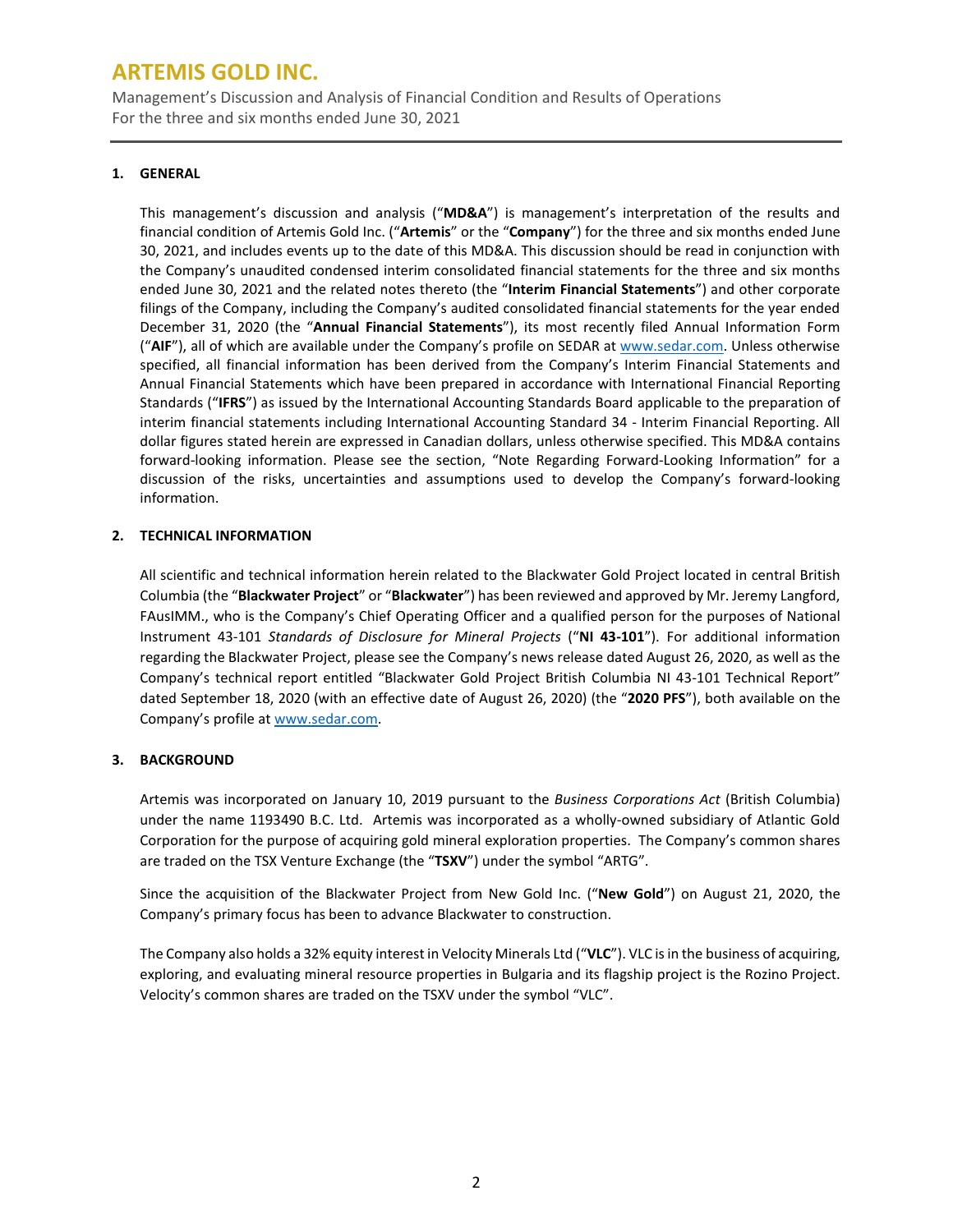Management's Discussion and Analysis of Financial Condition and Results of Operations For the three and six months ended June 30, 2021

## **HIGHLIGHTS AND KEY BUSINESS DEVELOPMENTS**

### **Corporate highlights since the prior quarter**

- The Company continued its work towards de-risking the Blackwater Project by:
	- Executing a credit-approved mandate letter with Macquarie Bank Limited ("**Macquarie**") and National Bank of Canada ("**National Bank**") to arrange a project loan facility (the "**PLF**") in the amount of \$360 million plus up to \$25 million in capitalized interest, to fund a significant component of the estimated construction costs of the Blackwater Project;
	- Executing an impact benefits agreement (the "**IBA**") with Nazko First Nation ("**Nazko**");
	- $\triangleright$  Continuing negotiations with other affected indigenous nations;
	- Receipt of the Mines Act Permit M-246 for early construction works (the "**Early Works Permit**"), allowing the Company to commence the necessary site preparation work in anticipation of full-scale development in 2022;
	- Executing a binding memorandum of understanding ("**MOU**") with a consortium of Carisbrooke Consulting Inc., Westpark Electric Ltd. and 1319071 B.C. Ltd., the latter entity representing Nadleh Whuten, the Saik'uz First Nation and the Stellat'en First Nation, and all entities comprising the consortium collectively referred to as the "**Preferred GMP Proponent**". The MOU provides a guaranteed maximum price ("**GMP**") for a fixed-price Engineering, Procurement and Construction ("**EPC**") contract to construct a 135-kilometer long 230kV electricity transmission line and High Voltage (**"HV"**) substation (collectively the "**Power Facilities**") for Blackwater; and
- The Company appointed Ms. Elise Rees, FCPA, FCA, to the Company's board of directors. Concurrent with her appointment as a director of the Company, Ms. Rees was also appointed as Chair of the Company's Audit Committee.
- On May 19, 2021, the Company completed a brokered offering with a syndicate of underwriters to issue 18,853,100 common shares on a bought deal basis at a price of \$6.10 per common share (the "Bought Deal Offering"). The Company also announced a Non-Brokered Offering for 9,200,000 common shares, also at a price of \$6.10 per common share. The Non-Brokered Offering closed on May 25, 2021, for combined gross proceeds of \$171,123,910.
- At the Company's annual general meeting held on August 10, 2021 (the "**2021 AGM**"), Ms. Lisa Ethans, FCPA, FCA and Dr. Janis Shandro were appointed to the Company's Board of Directors. Ms. Ethans and Dr. Shandro, along with Mr. William Armstrong, will comprise the Board's Health, Safety, Environment and Social Performance ("**HSES**") Committee, while Ms. Ethans was also appointed as a member of the Board's Audit Committee.

## **4. DEVELOPMENT OF BLACKWATER**

### **Key milestones achieved**

Since April 1, 2021, the Company has completed the following activities to reduce the project execution risk associated with Blackwater:

i) Execution of PLF Mandate

On April 9, 2021, following a competitive process involving a number of international banks and financiers, the Company received and executed a credit-approved mandate letter with Macquarie and National Bank to arrange a PLF in the amount of \$360 million plus capitalized interest of up to \$25 million. Subject to final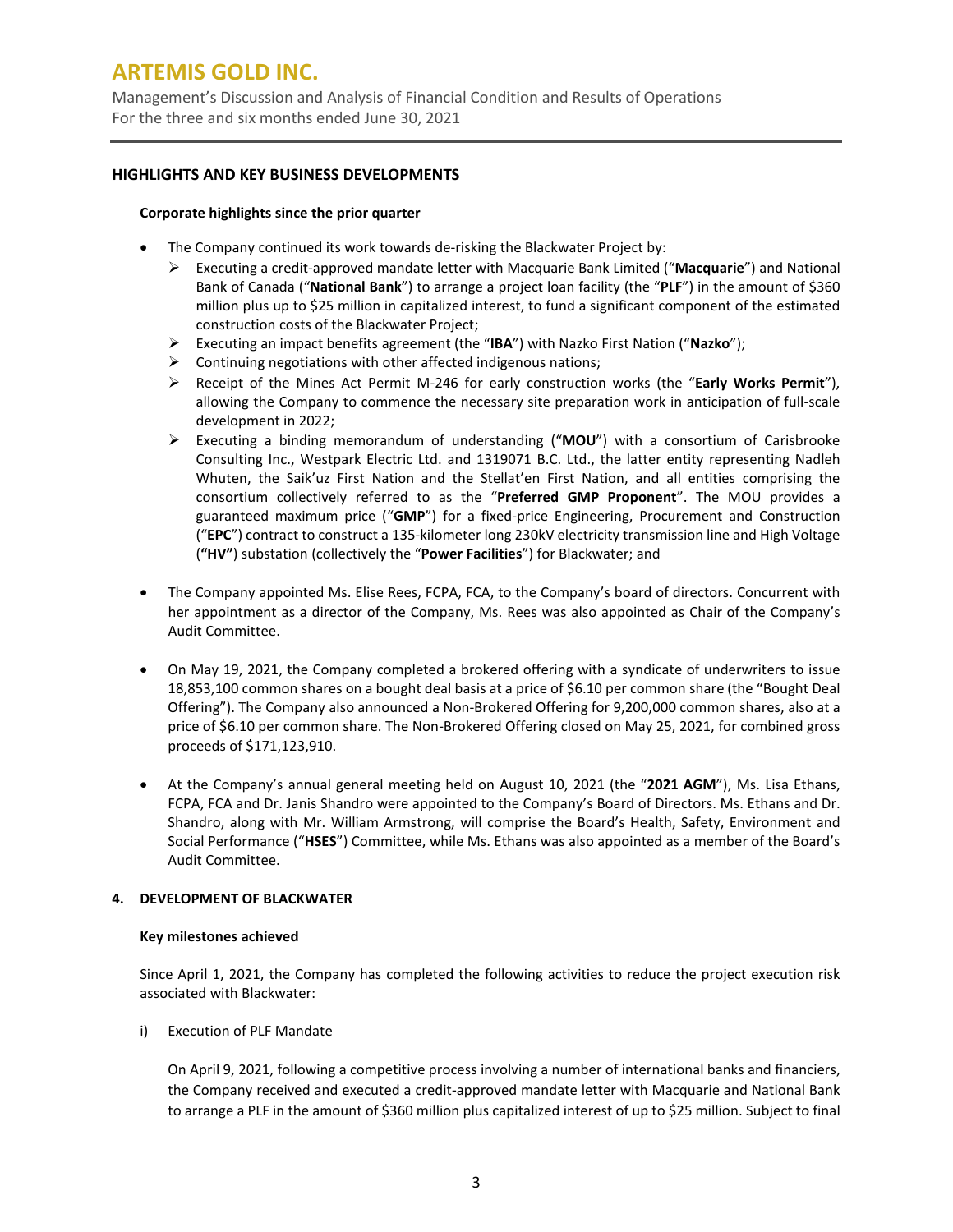Management's Discussion and Analysis of Financial Condition and Results of Operations For the three and six months ended June 30, 2021

credit approval and final due diligence, Macquarie and National Bank would agree to each underwrite 50% of the PLF. The PLF (if executed on the terms outlined in the mandate letter) will accrue interest at the Canadian Dealer Offered Rate, or CDOR, plus a margin of 4.25% pre-project completion, reducing to 3.75% post-completion. The agreed upfront fees and standby fees are considered customary for a facility of this nature.

Principal and capitalized interest will be repayable in quarterly installments over six years commencing one year following achievement of commercial production, with a repayment holiday during years four and five of production while the Company expects to undertake its expansion of the Project from Phase I to Phase II. The PLF can be prepaid at any time without penalty.

The Company would be required to maintain a minimum balance of \$10 million in a proceeds account, while an amount equal to the principal and interest owing in any subsequent quarter will be required to be maintained in a debt service reserve account.

A defined amount of hedging is expected to be put in place in advance of the signing of a definitive credit agreement pending certain conditions being met, covering approximately 10% to 14% of total recovered gold production from the Project during the tenure of the PLF, in order to limit the Company's exposure to reductions in the gold price and in support of project economics.

The provision of the PLF will be subject to final credit approval, completion of final due diligence, the completion of the Company's feasibility study, project finance documentation and other typical conditions precedent for a financing of this nature. The Company is targeting the execution of a definitive credit agreement by the end of Q3 2021.

Notwithstanding the above arrangement with Macquarie and National Bank, the Company continues to consider all financing options including non-bank construction financing proposals in the interests of minimizing shareholder dilution and cost of capital.

ii) Nazko IBA

Effective May 25, 2021, the Company executed an IBA with Nazko. This is in addition to the existing participation agreement with the Lhoosk'uz Dene Nation and Ulkatcho First Nation, the two Indigenous groups whose traditional territories overlap the Project's mine site.

iii) Award of Electricity Transmission Line GMP

Following a competitive bidding process, the Company entered into a binding MOU with the Preferred GMP Proponent. The selection of the Preferred GMP Proponent was based on a proposal to engineer and construct the Power Facilities for a GMP of up to \$80 million (before duties or taxes), subject to technical or commercial changes requested by Artemis. The MOU outlines the terms under which the Preferred GMP Proponent will undertake further detailed engineering, which will form the basis of a final fixed price EPC contract. The GMP cost for the Power Facilities is consistent with the capital estimates in the 2020 PFS.

The final fixed price EPC contract on the Power Facilities is expected to represent the second largest component of the capital cost of Blackwater at approximately 14% of the 2020 PFS estimate of initial development capital. Combined with the previously announced GMP for the process plant and associated facilities, Artemis has secured GMP MOU's for 53% of the total initial development capital for Blackwater as outlined in the 2020 PFS.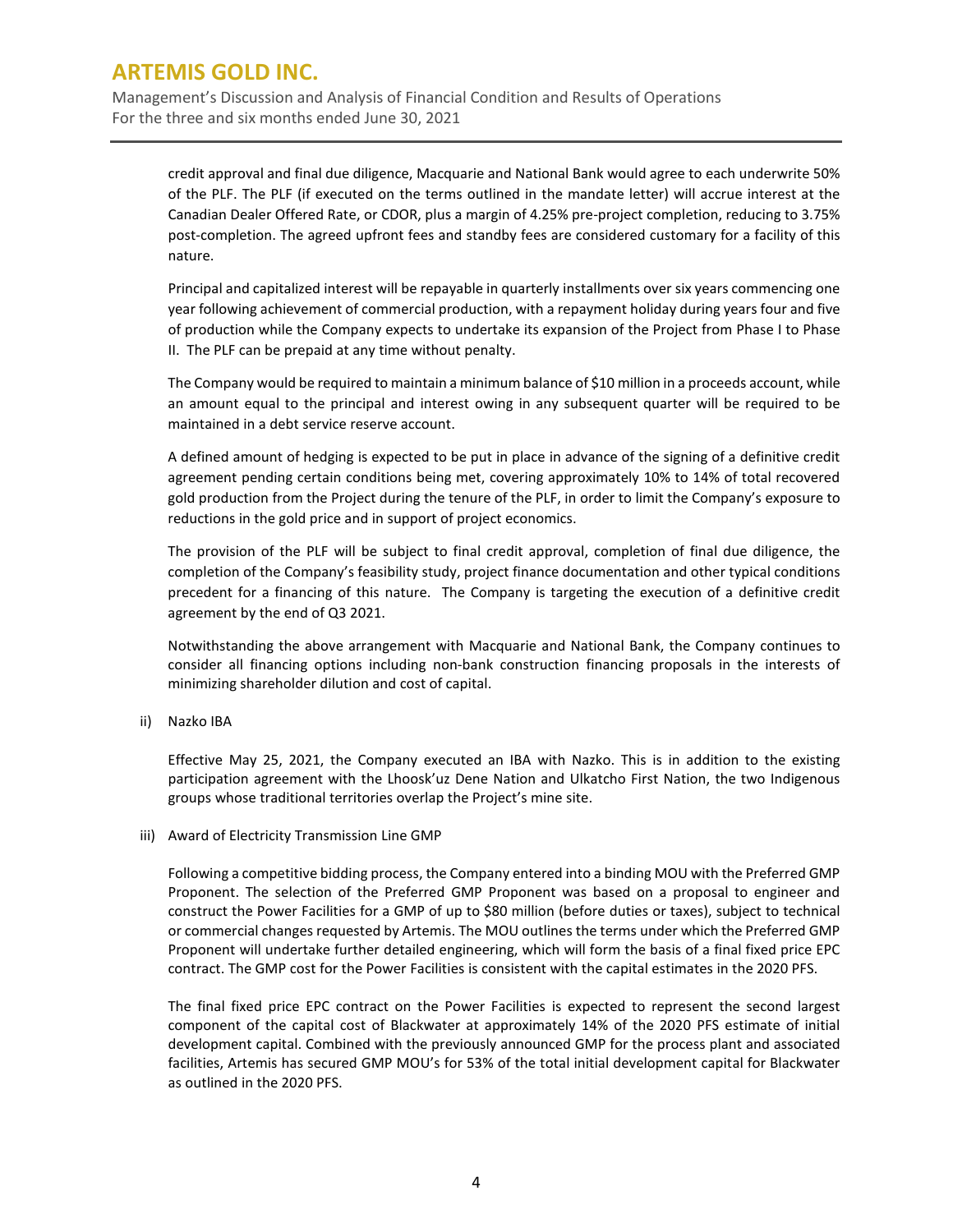Management's Discussion and Analysis of Financial Condition and Results of Operations For the three and six months ended June 30, 2021

Ultimately, Artemis is targeting approximately 60% of the initial development capital for Blackwater to be insulated from capital cost and schedule overruns once final fixed price EPC contracts for the processing plant, onsite infrastructure, Power Facilities and potentially other site preparation and infrastructure have been executed.

iv) Receipt of Early Works Permit

The Company obtained approval of its *Mines Act* Permit M-246 allowing for early construction works at the Blackwater Project**.** The approval of the early works permit is the first step required for mine construction, allowing for the necessary site preparation and land clearing work to begin.

## **ESG initiatives**

Artemis is committed to the responsible development of the Blackwater Project. The Company has engaged The Terron Group LLC ("**Terron**") to provide integrated Environmental, Social and Governance ("**ESG**") services and management training within the organization. Terron's support services are targeted to help Artemis advance Blackwater in adherence with the Equator Principles ("**EP**") and International Finance Corporation ("**IFC**") performance standards and to develop and align the Company's ESG practices and protocols in accordance with such standards.

Terron's managing partners have over 50 years of collective experience creating better shared outcomes for companies, communities, and the environment through high-impact ESG solutions. Terron has extensive experience supporting projects globally and in British Columbia to adhere to EP and IFC standards. Terron performs its work acknowledging Indigenous Peoples Rights and reconciliation.

Following the 2021 AGM, the Board established the HSES Committee which, along with the Board's existing Nominating and Corporate Governance Committee, will oversee the Company's ESG initiatives. The inaugural HSES Committee members are Ms. Lisa Ethans, Dr. Janis Shandro and Mr. William Armstrong.

### **Next steps**

Over the next 3-12 months, the Company will be focused on the following activities:

- Finalizing work on the feasibility study based on the revised development approach with detailed engineering of the Blackwater Project;
- Publishing the NI43-101-compliant technical report associated with the feasibility study;
- Negotiating and awarding of lump-sum fixed price EPC contracts in respect of key components of construction of the Blackwater Project;
- Completing the due diligence process and finalizing definitive agreements associated with the PLF and other project financing;
- Continuing engagement and consultation with Indigenous groups who may be impacted by the Blackwater Project;
- Progression and achievement of final permitting required to commence construction; and
- Commencing early works and construction.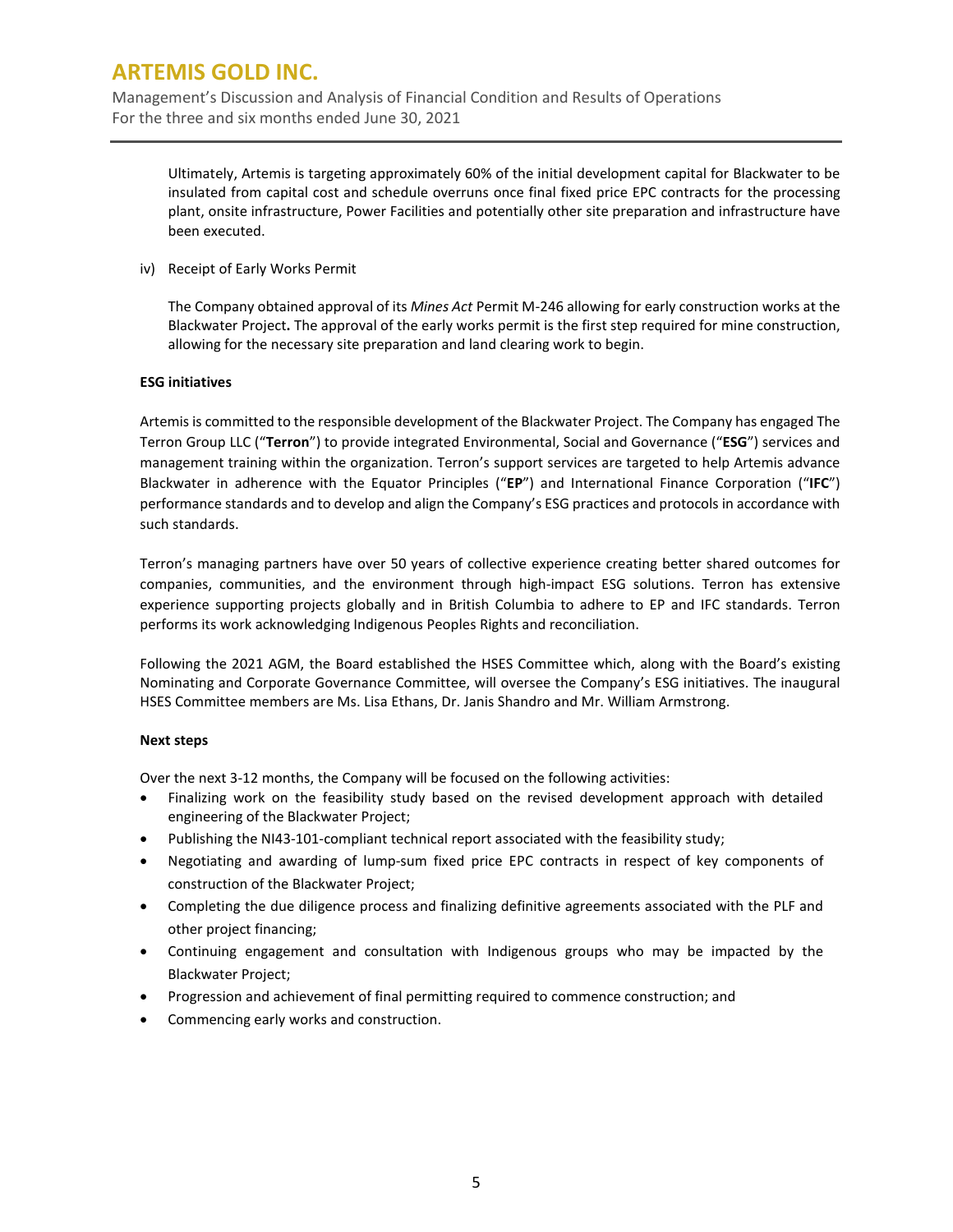Management's Discussion and Analysis of Financial Condition and Results of Operations For the three and six months ended June 30, 2021

### **5. DISCUSSION OF OPERATIONS**

During the three and six months ended June 30, 2021, the Company incurred a net loss of \$3,269,654 and \$6,785,876, respectively, compared to a net income for the three months ended June 30, 2020, and a net loss for the six months ended June 30, 2020, of \$3,882,635 (income) and \$742,056 (loss), respectively. In this MD&A, the three months ended June 30, 2021, may be referred to as ("**Q2 2021**"), while the six months ended June 30, 2021, may be referred to as ("**YTD 2021**"). Similarly, the three months ended June 30, 2020, may be referred to as ("**Q2 2020**"), while the six months ended June 30, 2020, may be referred to as ("**YTD 2020**").

The following information has been derived from the Interim Financial Statements and should be read in conjunction with the Company's Interim Financial Statements, which are available on [www.sedar.com.](http://www.sedar.com/)

|                                                      | Q2 2021       | Q2 2020    | <b>YTD 2021</b> | <b>YTD 2020</b> |
|------------------------------------------------------|---------------|------------|-----------------|-----------------|
|                                                      |               |            |                 |                 |
| <b>Operating expenses</b>                            |               |            |                 |                 |
| Depreciation                                         | 80,821        | 43,753     | 154,805         | 83,742          |
| Management fees and wages                            | 728,227       | 288,449    | 1,470,776       | 602,650         |
| Investor relations and corporate development         | 65,593        | 130,466    | 162,270         | 274,392         |
| Office, Insurance and general                        | 216,225       | 69,470     | 405,896         | 139,413         |
| Professional fees                                    | 213,403       | 91,643     | 462,753         | 126,319         |
| Share-based payments                                 | 1,146,296     | 257,552    | 2,183,204       | 781,118         |
| Transfer agent and regulatory                        | 53,229        | 30,296     | 110,520         | 38,929          |
| Loss from operations                                 | (2,503,794)   | (911, 629) | (4,950,224)     | (2,046,563)     |
| Other (expense) income                               |               |            |                 |                 |
| Accretion expense on lease liability                 | (20, 929)     | (13, 597)  | (42, 552)       | (27, 540)       |
| Accretion expense on asset retirement obligation     | (17,989)      |            | (40, 228)       |                 |
| Equity loss from investment in associate             | (200, 229)    | (57, 636)  | (343, 393)      | (156, 685)      |
| Fair value adjustment on convertible debtenture      |               | 3,605,547  | (795, 646)      | 978,766         |
| Fair value adjustment on warrants                    | (686, 676)    | 1,732,688  | (893, 115)      | 101,754         |
| Interest income                                      | 159,963       | 85,296     | 279,282         | 251,818         |
| Net (loss) income before income taxes                | (3,269,654)   | 4,440,669  | (6,785,876)     | (898, 450)      |
| Deferred income tax (expense) recovery               |               | (558, 034) |                 | 156,394         |
| Net (loss) income                                    | (3,269,654)   | 3,882,635  | (6,785,876)     | (742, 056)      |
| Other comprehensive loss, net of tax                 |               |            |                 |                 |
| Items that will not be reclassified to net loss      |               |            |                 |                 |
| Gains (losses) on marketable securities              | 101,671       | 1,145,849  | (165, 589)      | 1,242,623       |
| Comprehensive (loss) income                          | (3, 167, 983) | 5,028,484  | (6,951,465)     | 500,567         |
|                                                      |               |            |                 |                 |
| (Loss) earnings per common share                     |               |            |                 |                 |
| <b>Basic</b>                                         | (0.02)        | 0.08       | (0.05)          | (0.02)          |
| Diluted                                              | (0.02)        | 0.06       | (0.05)          | (0.02)          |
| Weighted average number of common shares outstanding |               |            |                 |                 |
| <b>Basic</b>                                         | 136,935,176   | 48,397,527 | 130,631,649     | 48,288,816      |
| Diluted                                              | 136,935,176   | 63,752,976 | 130,631,649     | 48,288,816      |

The following includes an analysis of significant factors that impacted period-to-period variations:

### **Management fees and wages**

Management fees and wages for Q2 2021 were \$439,778 higher than during Q2 2020. The increase was predominantly due to additional hires following the completion of the acquisition of Blackwater in Q3 2020, as well as accruals associated with the Company's short-term incentive program. The Company continued to strengthen the management team throughout 2021 as the Company positions itself to execute on the development plan for Blackwater.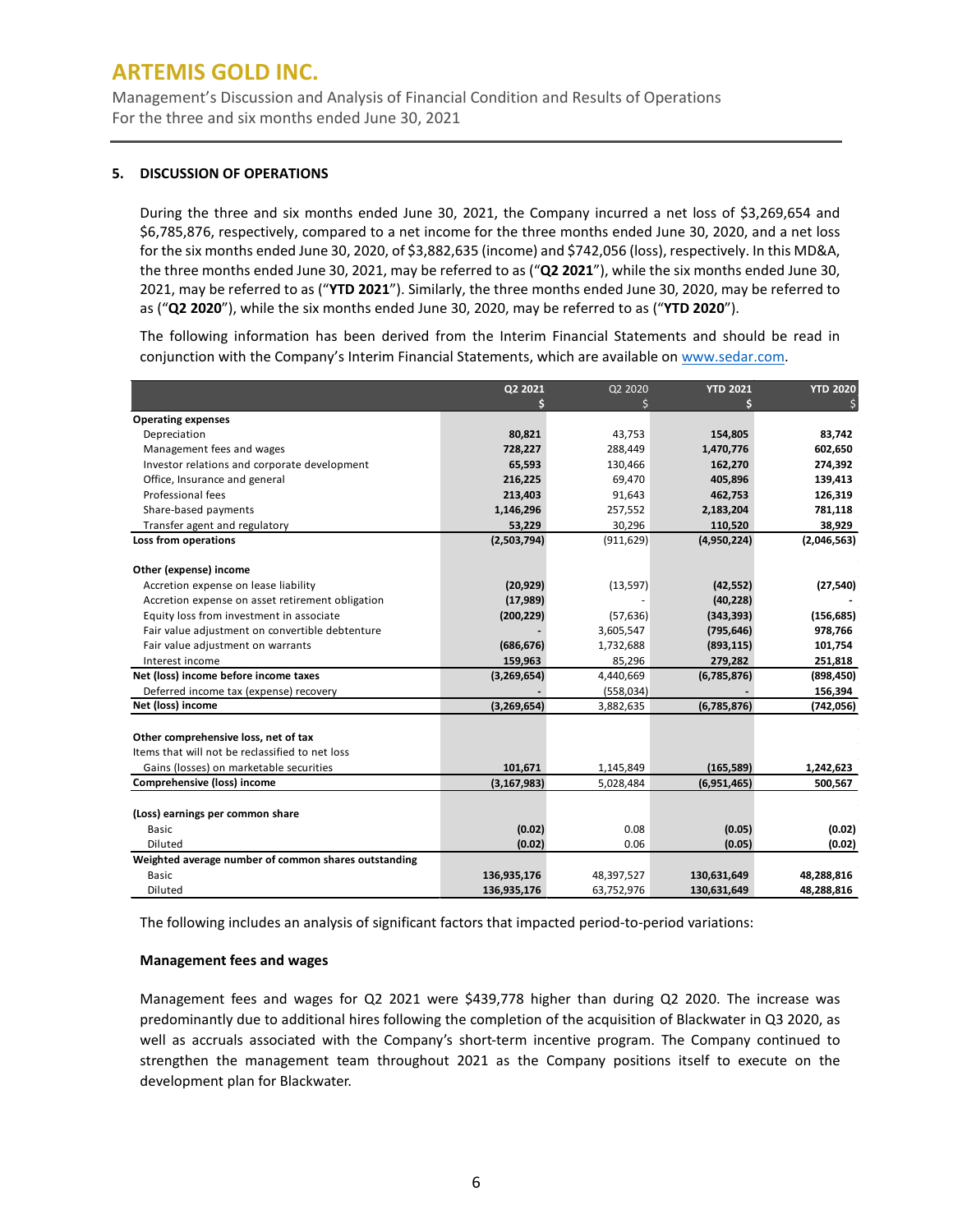Management's Discussion and Analysis of Financial Condition and Results of Operations For the three and six months ended June 30, 2021

These factors also contributed to the management fees and wages for YTD 2021 being \$868,126 higher than during YTD 2020.

### **Investor relations and corporate development**

The decrease in investor relations and corporate development expenses from Q2 2020 to Q2 2021 and YTD 2020 to YTD 2021 of \$64,873 and \$112,122, respectively, reflects that the Company's activities have shifted from evaluating corporate development opportunities to being focused on the development of Blackwater.

### **Office, Insurance and general**

Office, insurance and general expenses were \$146,755 higher for Q2 2021 when compared to Q2 2020. This reflected the costs of operating the corporate head office in Vancouver as the scope of the Company's focus expanded following the acquisition of the Blackwater Project in Q3 2020.

Similarly, the office, insurance and general expenses for YTD 2021 were \$266,483 higher than YTD 2020.

### **Professional fees**

Professional fees increased by \$121,760 during Q2 2021, compared to Q2 2020. The increase related predominantly to consulting fees associated with the Company's ESG initiatives, quarterly accruals for the 2021 audit fees, as well as consulting related to the Company's hiring and resourcing activities.

Professional fees for YTD 2021 were \$336,434 higher than YTD 2020, due to the factors listed above, as well as costs associated with filing the Company's base shelf prospectus in early 2021.

### **Share-based payments**

Stock-based compensation increased by \$888,744 and \$1,402,086, respectively, when comparing Q2 2021 to Q2 2020 and YTD 2021 to YTD 2020. The increases relate to (i) new hires who joined the Company concurrent with and subsequent to the completion of the Blackwater acquisition in Q3 2020 and received stock options and (ii) the fact that options vest over three years (with the first grant only occurring in Q4 2019; share-based compensation is therefore expected to continue to increase for the next twelve months until such time as the initial grants of stock options have fully vested).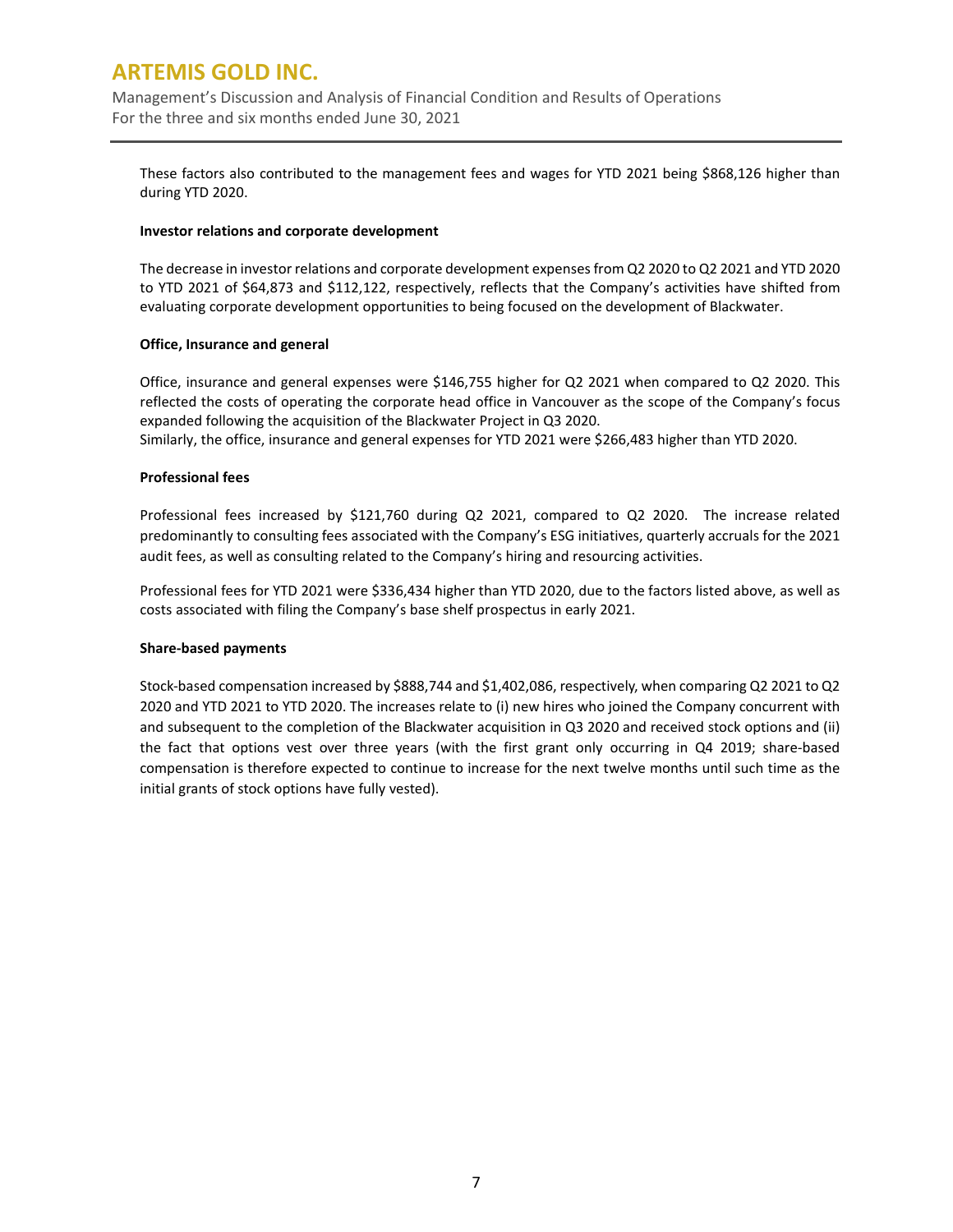Management's Discussion and Analysis of Financial Condition and Results of Operations For the three and six months ended June 30, 2021

### **Changes associated with investment in VLC**

The investment in VLC is comprised of:

|                                            | <b>Investment</b> | <b>Convertible</b> |                 |              |
|--------------------------------------------|-------------------|--------------------|-----------------|--------------|
|                                            | in associate      | debenture          | <b>Warrants</b> | <b>Total</b> |
|                                            |                   |                    |                 |              |
| Balance, January 1, 2020                   | 5,639,902         | 9,999,434          | 2,351,844       | 17,991,180   |
| Investment                                 | 3,825,858         |                    | 240,897         | 4,066,755    |
| Fair value change for the year             |                   | 1,410,550          | 106,721         | 1,517,271    |
| Shares received in settlement of interest  | 432,990           | (432,990)          |                 |              |
| Equity loss on investment in associate     | (418,996)         |                    |                 | (418,996)    |
| Balance, December 31, 2020                 | 9,479,754         | 10,976,994         | 2,699,462       | 23,156,210   |
| Shares received on conversion of debenture | 10,181,348        | (10, 181, 348)     |                 |              |
| Fair value change in the period            |                   | (795, 646)         | (893, 115)      | (1,688,761)  |
| Equity loss on investment in associate     | (343,393)         |                    |                 | (343, 393)   |
| <b>Balance, June 30, 2021</b>              | 19,317,709        |                    | 1,806,347       | 21,124,056   |

## *Equity loss on investment in associate*

The Company applies equity accounting over its investment in the common shares of VLC as the Company has significant influence over VLC due to its share ownership in the Company and its board representation. As a result, at inception of the investment, the common shares were recognized at attributed cost, with the carrying amount of the investment increasing or decreasing to recognize the Company's proportionate share of the profit or loss of VLC at each reporting period.

On March 25, 2021, the Company exercised its conversion option on the convertible debenture which had a face value of \$5,094,000 plus accrued interest of \$208,784, in exchange for 21,211,136 common shares of VLC. This brought the Company's interest in the common shares of VLC to 50,701,138 (or 32.2% of VLC's issued and outstanding common shares at the time). VLC's most recently reported net loss for the three and six months prior to June 30, 2021 (for the period ended March 31, 2021) totaled \$601,172 and \$1,223,784, respectively, based on the most recently reported information available as at the time of preparation of this MD&A. As at June 30, 2021, the fair market value of the Company's 50,701,138 VLC common shares was \$21,801,489.

### *Fair value adjustment on convertible debenture*

During YTD 2021, the Company recorded a non-cash fair value loss on the convertible debenture of \$795,646, prior to the conversion of the convertible debenture.

### *Fair value adjustment on warrants*

The Company's warrants in VLC are measured at FVTPL which resulted in losses for Q2 2021 and YTD 2021 of \$686,676 and \$893,115, respectively. The Company used the Black-Scholes option pricing model to calculate the fair value of the warrants held in VLC and the losses for the three and six months ended June 30, 2021 resulted primarily from a decrease in VLC's share price during Q2 2021 as VLC's share price reduced from \$0.49 per share to \$0.43 per share.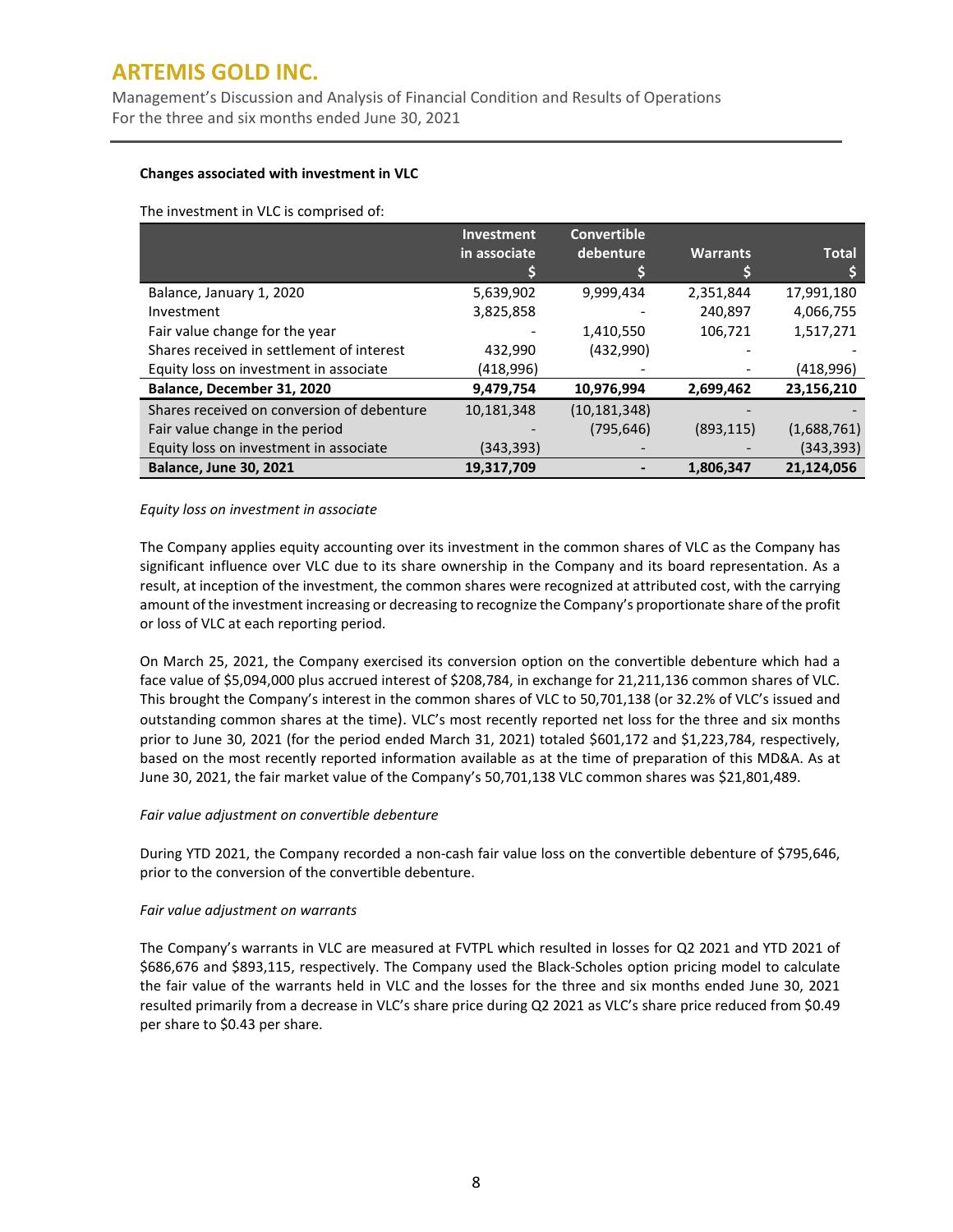Management's Discussion and Analysis of Financial Condition and Results of Operations For the three and six months ended June 30, 2021

### **Deferred Income Tax**

As at June 30, 2021, the Company's temporary differences (between carrying values and tax bases of assets and liabilities) were in a net deductible position. However, since the Company has determined that the deductible temporary differences are not yet expected to be more-likely-than-not to be realized, no deferred tax asset was recognized (consistent with the prior period-end). As a result, the Company recorded a \$nil income tax expense. During Q2 2020, the Company recorded a deferred income tax expense of \$558,034 in order to reflect its deferred tax liability at the time.

## **6. SUMMARY OF QUARTERLY RESULTS**

The following information is derived from the Company's Interim Financial Statements prepared in accordance with IFRS applicable to interim financial reporting including IAS 34 – *Interim Financial Reporting*. For quarterly periods other than those ended December 31, the information below should be read in conjunction with the Company's Interim Financial Statements for each of the past quarters. Consistent with the preparation and presentation of the financial statements, these unaudited quarterly results are presented in Canadian dollars, except per share information.

|                                  | Q2 2021     | Q1 2021     | Q4 2020     | Q3 2020       |
|----------------------------------|-------------|-------------|-------------|---------------|
|                                  |             |             |             |               |
| Revenue                          |             |             |             |               |
| Net (loss) income                | (3,269,654) | (3,516,222) | (953,204)   | (2, 237, 147) |
| Basic (loss) income per share    | (0.02)      | (0.03)      | (0.01)      | (0.03)        |
| Diluted (loss) income per share  | (0.02)      | (0.03)      | (0.01)      | (0.03)        |
| Cash dividend declared per share | nil         | nil         | nil         | nil           |
|                                  | Q2 2020     | Q1 2020     | Q4 2019     | Q3 2019       |
|                                  |             |             |             |               |
| Revenue                          |             |             |             |               |
| Net (loss) income                | 3,882,635   | (4,624,691) | (1,208,292) | 1,387,978     |
| Basic (loss) income per share    | 0.08        | (0.10)      | (0.06)      | 0.06          |
| Diluted (loss) income per share  | 0.06        | (0.10)      | (0.06)      | 0.06          |
| Cash dividend declared per share | nil         | nil         | nil         | nil           |

The Company is focused on the development of the Blackwater project and does not yet generate any revenue. It is the Company's policy to capitalize all exploration and evaluation expenses incurred and as such the changes in net income from one period to another depend largely on corporate and administrative expenditure, noncash fair value adjustments and equity accounting associated with the Company's interest in VLC, as well as noncash deferred income tax expenses and recoveries.

The Company's common shares commenced trading on the TSXV on October 2, 2019. Since Q3 2019, corporate and administrative expenditure remained relatively consistent until the acquisition of Blackwater in Q3 2020. Concurrent with the acquisition of Blackwater, the Company commenced with building up of human resources, resulting in increased wages, office expenses and share-based compensation from Q3 2020 onwards.

In addition to the foregoing, the predominant reason for fluctuations in net (loss) income from one quarter to another was the following changes in fair value adjustments to the Company's convertible debt and warrants held in VLC: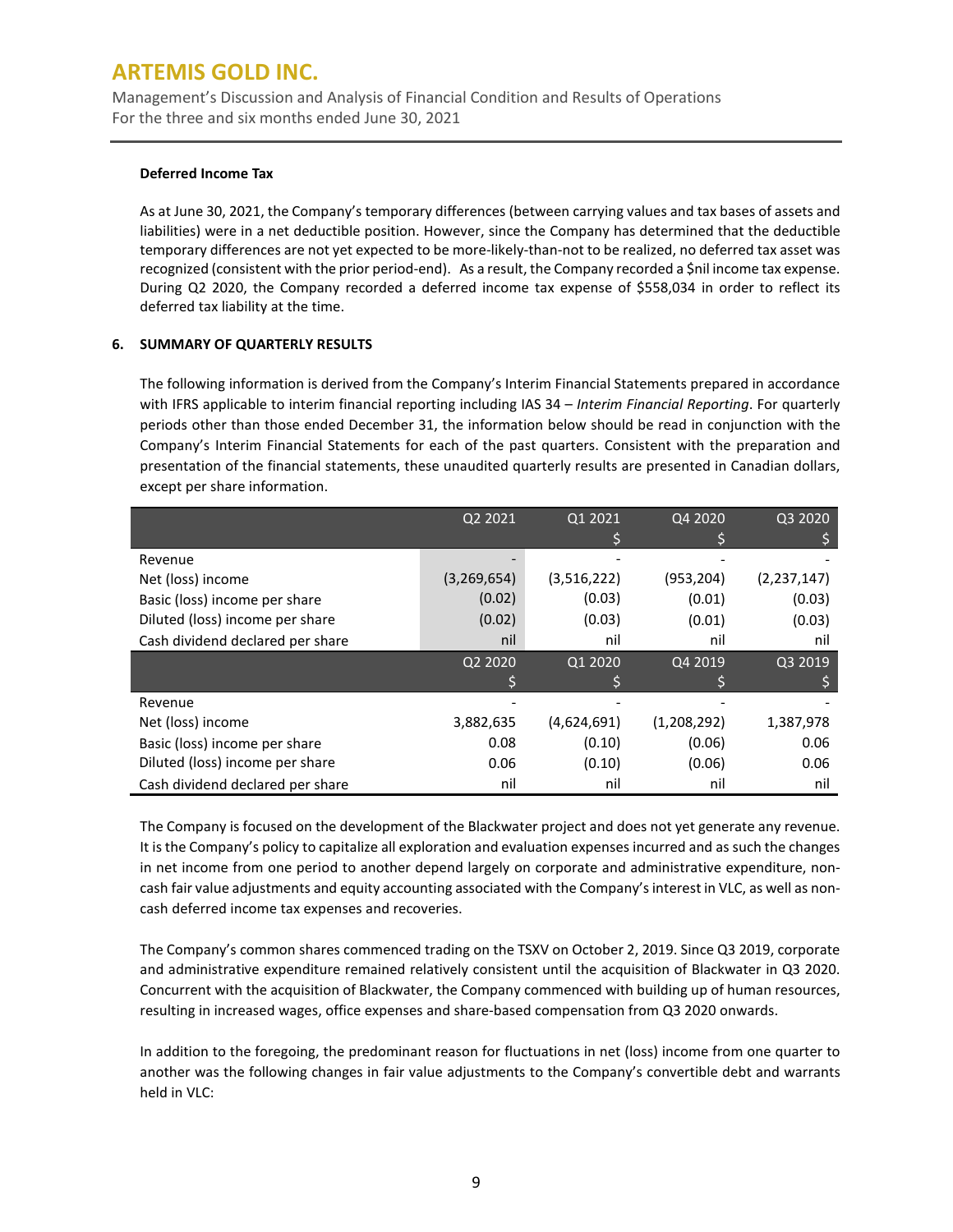Management's Discussion and Analysis of Financial Condition and Results of Operations For the three and six months ended June 30, 2021

|                                           | Q2 2021   | Q1 2021     | Q4 2020   | Q3 2020    |
|-------------------------------------------|-----------|-------------|-----------|------------|
|                                           |           |             |           |            |
| Fair value adjustment on convertible debt |           | (795,646)   | 1,044,477 | (612, 693) |
| Fair value adjustment on warrants         | (686,676) | (206, 439)  | 384,333   | (379, 366) |
|                                           | Q2 2020   | Q1 2020     | Q4 2019   | Q3 2019    |
|                                           |           |             |           |            |
| Fair value adjustment on convertible debt | 3,605,547 | (2,626,781) | 97,261    | (21, 227)  |
| Fair value adjustment on warrants         | 1,732,688 | (1,630,934) | (84, 478) |            |

## **7. LIQUIDITY, CAPITAL RESOURCES, CASH FLOWS AND SELECTED ANNUAL INFORMATION**

### **Liquidity**

As a development-stage company, Artemis does not have revenues and is expected to incur operating losses. As at June 30, 2021, the Company's net assets and working capital position were as follows:

|                            | As at<br>June 30, 2021 | As at<br>December 31, 2020 |
|----------------------------|------------------------|----------------------------|
|                            |                        |                            |
| <b>Assets</b>              |                        |                            |
| Cash and cash equivalents  | 201,190,654            | 51,846,826                 |
| Other current assets       | 4,238,694              | 4,951,253                  |
| Current assets             | 205,429,348            | 56,798,079                 |
|                            |                        |                            |
| Restricted cash            | 570,800                | 540,800                    |
| Other non-current assets   | 315,797,043            | 295,334,486                |
| <b>TOTAL ASSETS</b>        | 521,797,191            | 352,673,365                |
|                            |                        |                            |
| Consideration payable      | 49,311,930             | 47,247,708                 |
| Other current liabilities  | 8,378,703              | 4,648,258                  |
| <b>Current liabilities</b> | 57,690,633             | 51,895,966                 |
| Non-current liabilities    | 42,505,547             | 41,539,253                 |
| <b>TOTAL LIABILITIES</b>   | 100,196,180            | 93,435,219                 |
|                            |                        |                            |
| <b>NET ASSETS</b>          | 421,601,011            | 259,238,146                |
| <b>WORKING CAPITAL</b>     | 147,738,715            | 4,902,113                  |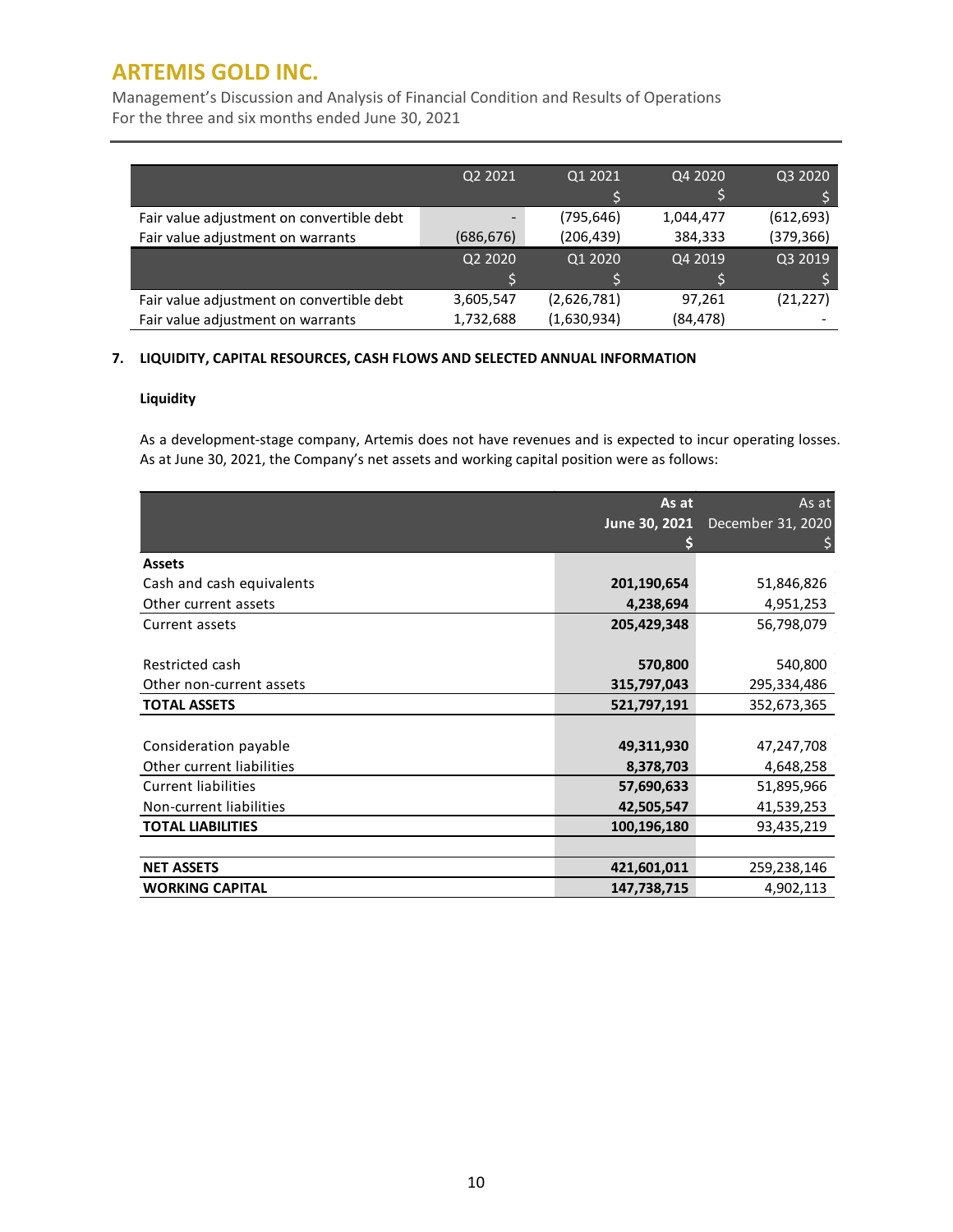Management's Discussion and Analysis of Financial Condition and Results of Operations For the three and six months ended June 30, 2021

|                                         |            |         | $<$ 1 year 1 - 3 years 4 - 5 years | > 5 years                | <b>Total</b> |
|-----------------------------------------|------------|---------|------------------------------------|--------------------------|--------------|
|                                         |            |         |                                    |                          |              |
| Accounts payable and accrued liabilites | 8,037,365  |         |                                    | $\overline{\phantom{0}}$ | 8,037,365    |
| Lease liability                         | 341,338    | 733.916 | 568.184                            | $\overline{\phantom{0}}$ | 1,643,438    |
| Consideration payable                   | 50,000,000 |         |                                    | $\overline{\phantom{0}}$ | 50,000,000   |
| Variable consideration payable          |            |         |                                    | 84,000,000               | 84,000,000   |
| Asset retirement obligation             |            |         |                                    | 11,637,000               | 11,637,000   |

As at June 30, 2021, the Company had the following undiscounted obligations:

In addition to the Company's working capital balance of \$147,738,715 as at June 30, 2021, the Company's investment in common shares of VLC had a fair value of \$21,801,489 as at June 30, 2021.

As at June 30, 2021, the Company expects that its working capital position providessufficient resources available to meet its contractual obligations for the ensuing 12 months.

The Company has not paid any dividends and management does not expect that this will change in the near future.

Working capital is held almost entirely in cash, significantly reducing any liquidity risk of financial instruments held by Artemis.

### **Cash flows**

|                                                          | For the three | For the three | For the six   | For the six   |
|----------------------------------------------------------|---------------|---------------|---------------|---------------|
|                                                          | months ended  | months ended  | months ended  | months ended  |
|                                                          | June 30, 2021 | June 30, 2020 | June 30, 2021 | June 30, 2020 |
|                                                          |               |               |               |               |
| Net cash used in operating activities                    | (753, 499)    | (738, 717)    | (1,899,578)   | (1,259,122)   |
| Net cash used in investing activities                    | (6,797,738)   | (206, 031)    | (15,093,119)  | (2,634,404)   |
| Net cash provided by financing activities                | 166,321,312   | 651,390       | 166,336,525   | 692,500       |
| Change in cash and cash equivalents                      | 158,770,075   | (293, 358)    | 149,343,828   | (3,201,027)   |
| Cash and cash equivalents, beginning                     | 42,420,579    | 28,594,640    | 51,846,826    | 31,502,309    |
| Cash and cash equivalents, ending                        | 201,190,654   | 28,301,282    | 201,190,654   | 28,301,282    |
|                                                          |               |               |               |               |
| Restricted cash, ending                                  | 570,800       | 6,550,169     | 570,800       | 6,550,169     |
| Total cash, cash equivalents and restricted cash, ending | 201.761.454   | 34.851.451    | 201.761.454   | 34,851,451    |

### *Cash flows from operating activities*

Cash used in operating activities for Q2 2021 were comparable to that of Q2 2020. However, the cash flow used in operating activities for YTD 2021 were \$640,456 higher than YTD 2020. This was predominantly the result of the increased scope of the Company's development activities as the Company commenced expanding its management team in conjunction with the Blackwater acquisition and also incurred professional fees associated with the finalization of the Company's base shelf prospectus.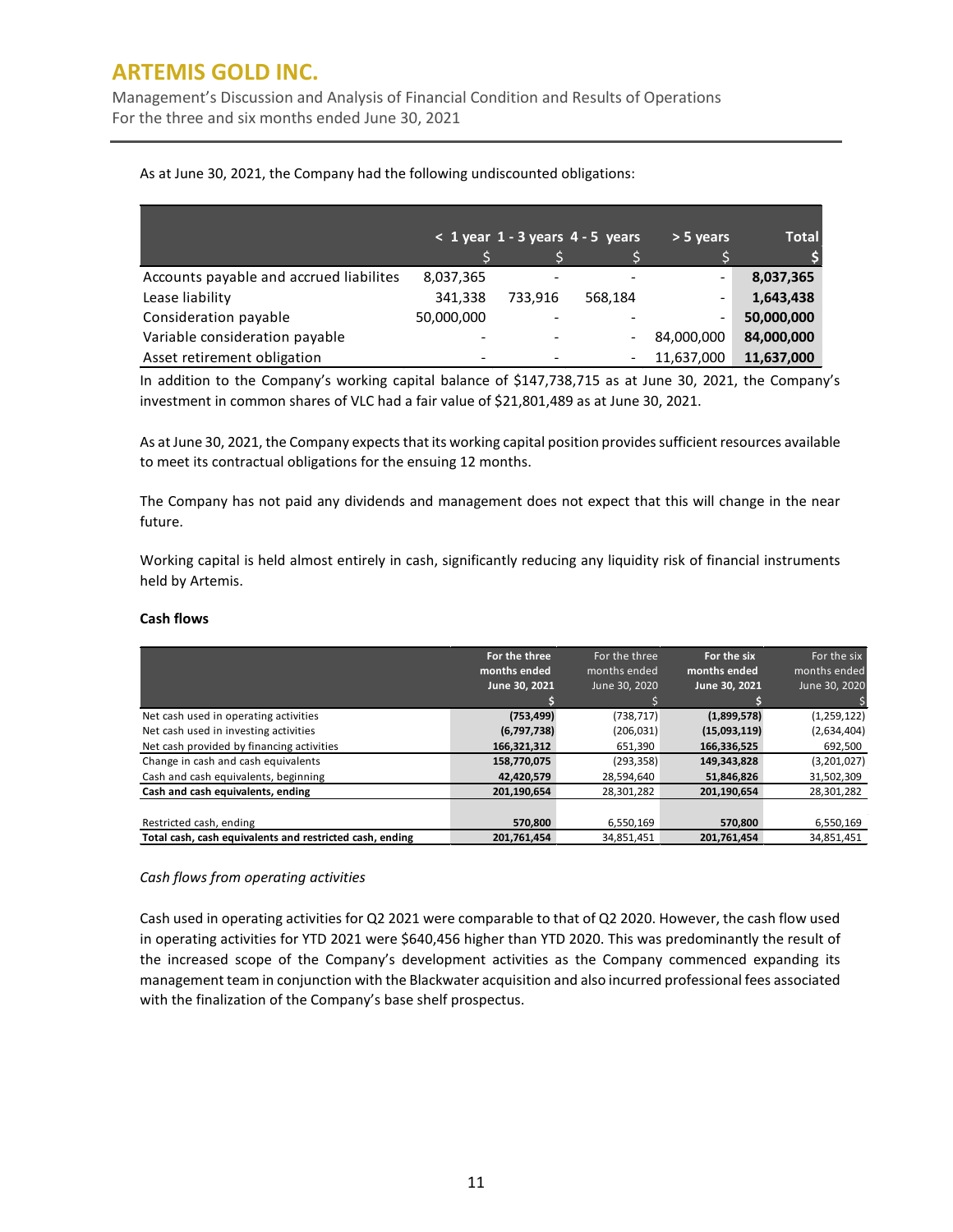Management's Discussion and Analysis of Financial Condition and Results of Operations For the three and six months ended June 30, 2021

### *Cash flows from investing activities*

Cash used in investing activities increased by \$6,591,707 in Q2 2021 compared to Q2 2020. This was predominantly the result of \$7,228,804 spent on development activities at Blackwater (which was acquired in Q3 2020). The cost incurred related to engineering, permitting and environmental activities, engagement with stakeholders, site investigation, as well as the execution of the GC drilling program. The impact of development expenditure on Blackwater was partly offset by interest income of \$425,886 and \$294,391 proceeds from a partial disposition of marketable securities.

These factors also contributed to cash used in investing activities increasing by \$12,458,715 when comparing YTD 2021 to YTD 2020.

## *Cash flows from financing activities*

The increase in cash provided by financing activities when comparing Q2 2021 to Q2 2020 and YTD 2021 to YTD 2020 predominantly reflects the net proceeds from the Bought Deal Offering and the Non-Brokered Offering.

## **Use of Proceeds**

The following table includes a comparison of actual use of proceeds to previous disclosures made by the Company during the past year:

|                                                                      | Intended use of | Actual use of |
|----------------------------------------------------------------------|-----------------|---------------|
|                                                                      | proceeds        | proceeds      |
|                                                                      |                 |               |
| Net proceeds from private placements completed on July 7, 2020 and   | 170,479,845     |               |
| September 2, 2020                                                    |                 |               |
| Net proceeds from Bought Deal Offering and the Non-Brokered Offering | 164,962,717     |               |
|                                                                      | 335,442,562     |               |
| Acquisition of Blackwater                                            | 140,000,000     | 140.000.000   |
| Payment of consideration payable to New Gold                         | 50,000,000      |               |
| Advancing development of Blackwater and general working capital      | 145,442,562     | 22,553,192    |
| Remaining in treasury                                                |                 | 172,889,370   |
| Total net proceeds                                                   |                 | 335,442,562   |

The \$50 million consideration payable to New Gold was paid by August 23, 2021. The balance of the proceeds remaining in treasury is intended to be applied towards (i) ongoing permitting costs, (ii) costs associated with detailed engineering and preparation of the feasibility study, (iii) financing costs, (iv) pre-development and development expenditures as contemplated in the Company's 2020 PFS, including the costs associated with mobilizing the EPC contractors, placing orders for longer-lead construction items, commencing earthworks and development of offsite infrastructure including road access and power supply to the Blackwater site, as well as (v) implementation payments associated with participation agreements with indigenous nations and (vi) general corporate purposes.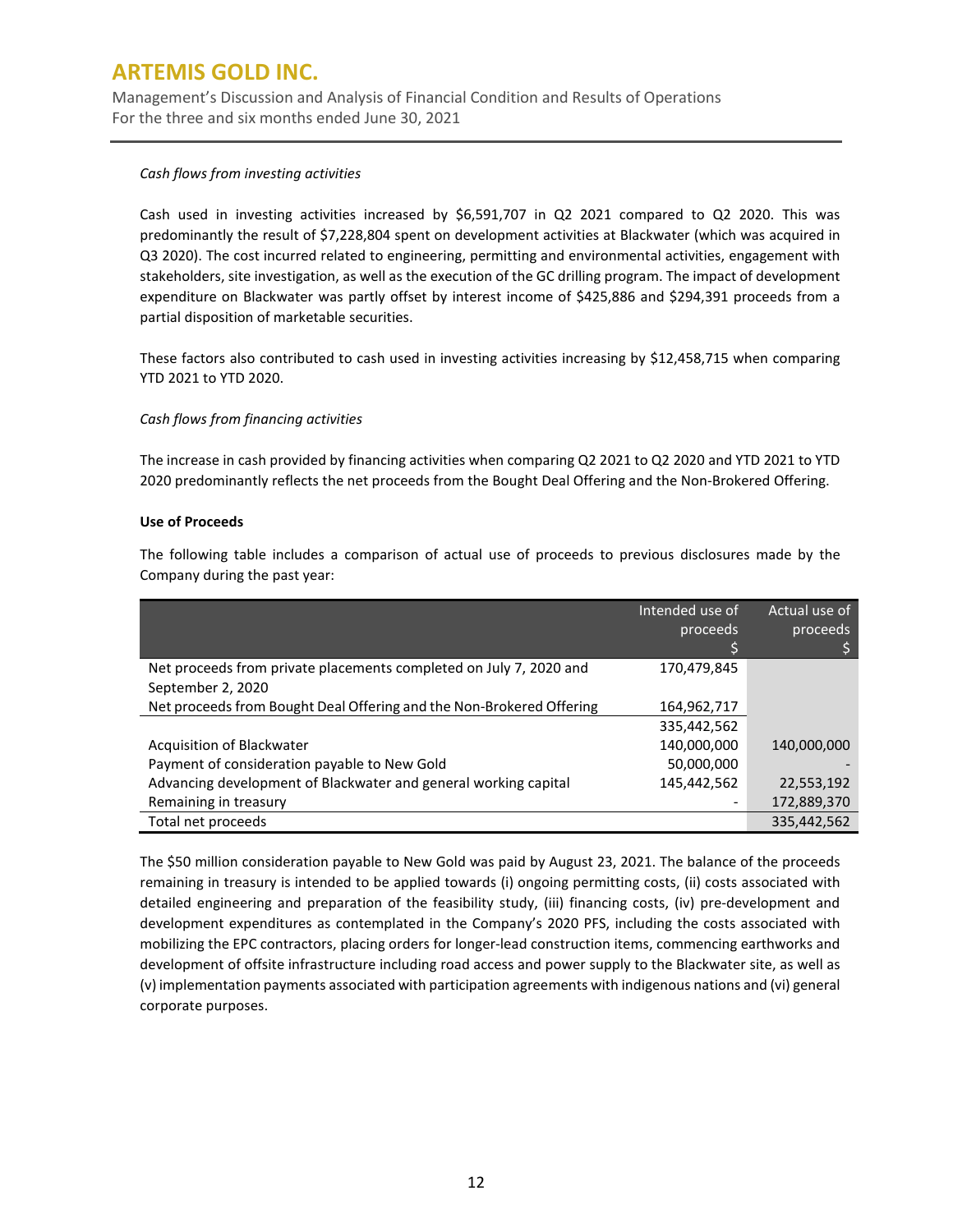Management's Discussion and Analysis of Financial Condition and Results of Operations For the three and six months ended June 30, 2021

### **8. TRANSACTIONS BETWEEN RELATED PARTIES**

Key management included the Company's directors, Chief Executive Officer, Chief Financial Officer and Chief Operating Officer. Compensation awarded to key management for the three and six months ended June 30, 2021 and 2020 comprised the following:

|                       | For the three | For the three | For the six   | For the six   |
|-----------------------|---------------|---------------|---------------|---------------|
|                       | months ended  | months ended  | months ended  | months ended  |
|                       | June 30, 2021 | June 30, 2020 | June 30, 2021 | June 30, 2020 |
|                       |               |               |               |               |
| Salaries and benefits | 206,331       | 59,709        | 484,191       | 130,900       |
| Consulting fees       | 143,750       | 87,500        | 287,500       | 175,000       |
| Directors' fees       | 107,083       | 41,250        | 188,333       | 82,500        |
| Share-based payments  | 1,012,093     | 190,394       | 1,989,090     | 564,335       |
|                       | 1,469,257     | 378,853       | 2,949,114     | 952,735       |

## **9. OFF-BALANCE SHEET ARRANGEMENTS**

The Company had no off-balance sheet arrangements as at June 30, 2021 or as at the date hereof.

## **10. SUBSEQUENT EVENTS**

- a) On August 12, 2021, 2,583,443 of the Company's share purchase warrants in VLC expired unexercised as the exercise price of the share purchase warrants (\$0.55 per share purchase warrant) remained in excess of the prevailing share price of VLC.
- b) On August 23, 2021, the Company settled the \$50 million consideration that at the time remained payable to New Gold in regards to the acquisition of the Blackwater Project.

## **11. OUTSTANDING SHARE DATA**

The authorized capital of Artemis consists of an unlimited number of common shares. As of the date of this report, there were 153,494,702 common shares, 5,702,000 stock options and 31,503,242 warrants outstanding. Each whole warrant entitles the holder to purchase one additional common share of the Company at a price of \$1.08 per until August 27, 2024.

## **12. CAPITAL RESOURCES**

The Company's objective in managing capital is to safeguard the Company's ability to continue as a going concern, to maintain a flexible capital structure which optimizes cost of capital at acceptable risk, and to provide reasonable returns to shareholders. The Company manages the capital structure and makes adjustments in light of changes in economic conditions, foreign exchange rates and the risk characteristics of the Company's assets. In order to maintain or adjust the capital structure, the Company may issue new shares, or sell interests in assets to improve working capital. The Company has no other externally imposed capital requirements. In order for the Company to meet its obligations and undertake its intended discretionary spending related to further development of the Blackwater Project, it may choose to fund such expenditures by obtaining financing through additional equity financing, through debt financing, through a sale of interest in its assets or a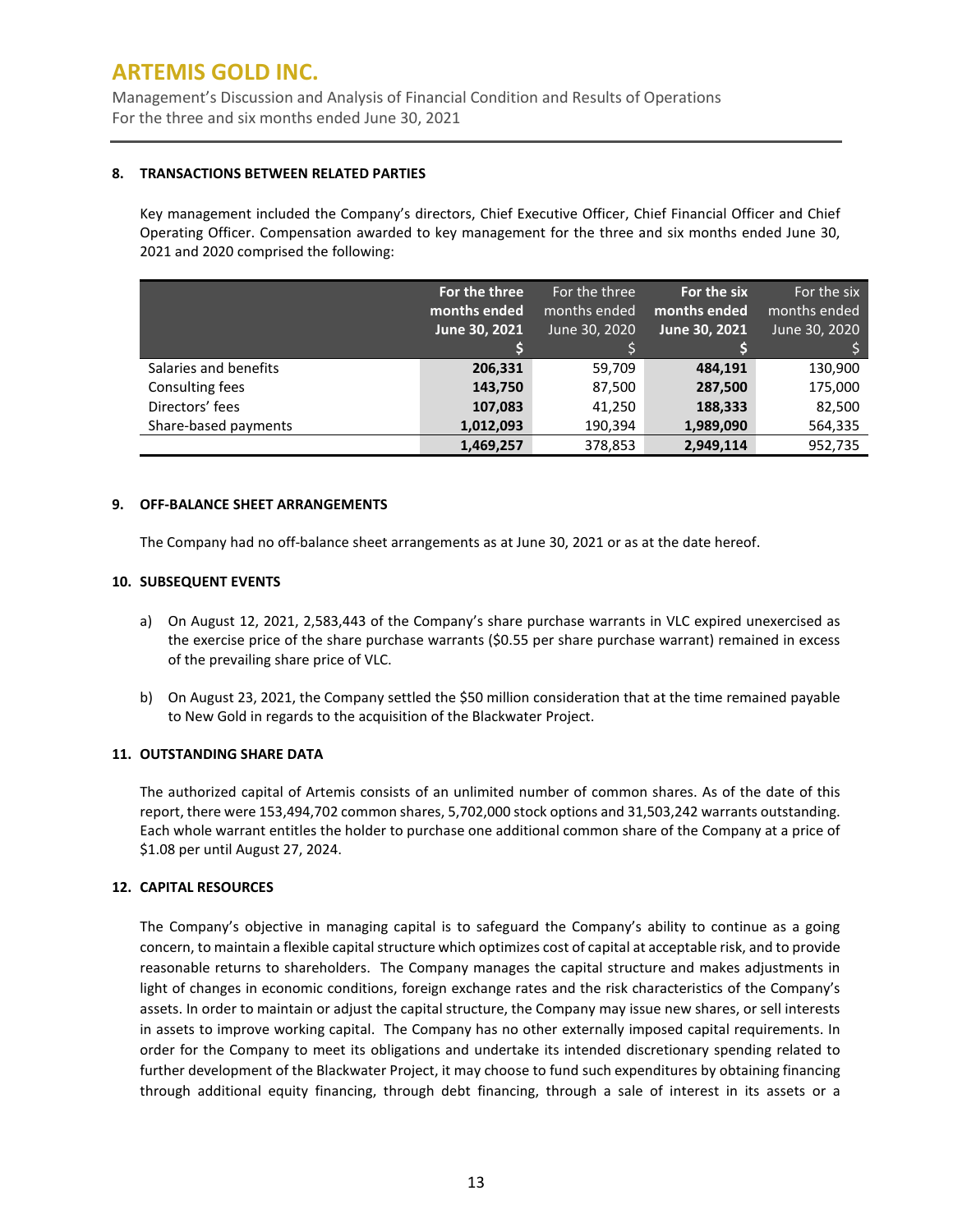Management's Discussion and Analysis of Financial Condition and Results of Operations For the three and six months ended June 30, 2021

combination thereof.

### **13. FINANCIAL INSTRUMENTS AND OTHER INSTRUMENTS**

The board of directors has overall responsibility for the establishment and oversight of the Company's risk management framework.

The Company's financial instruments consist of cash and cash equivalents, interest receivables and deposits, and the investment in VLC warrants which are designated as fair value through profit and loss. The Company's marketable securities are designated as fair value through other comprehensive income and loss. The Company's financial instruments also include accounts payable and consideration payable, which are measured at amortised cost.

### Fair value measurements

A three-level hierarchy for fair value measurements exists based upon the significance of inputs used in making fair value measurements:

- Level 1 Unadjusted quoted prices in active markets for identical assets or liabilities.
- Level 2 Inputs other than quoted prices that are observable for the asset or liability, either directly (i.e., as prices) or indirectly (i.e., derived from prices).
- Level 3 Inputs for the asset or liability that are not based on observable market data.

As at June 30, 2021, the carrying value of the Company's cash and cash equivalents, receivables, as well as accounts payable approximate their fair values due to their short-term nature, while the Company'sinvestments in marketable securities and warrants in VLC are carried at fair value. The carrying value of consideration payable and other variable consideration payable are considered to approximate their fair value. The fair value of the Company's equity investment in VLC is disclosed in note 4 to the Interim Financial Statements.

Fair value is based on available public market information or, when such information is not available, estimated using present value techniques and assumptions concerning the amount and timing of future cash flows and discount rates which factor in the appropriate credit risk. The fair value of the Company's investment in the VLC warrants, as well as consideration payable and other variable consideration payable, are categorized as Level 3 in the fair value hierarchy as observable market data for these instruments are not available. Marketable securities are categorized as Level 1.

## **14. CHANGES IN ACCOUNTING POLICIES**

a) Accounting standards adopted January 1, 2021

There were no new standards effective January 1, 2021 that had an impact on the consolidated Annual Financial Statements or are expected to have a material effect in the future.

b) Accounting standards and amendments issued but not yet adopted

The following standards and interpretations, which may be applicable to the Company, have been issued but are not yet effective as of June 30, 2021: Amendment to IAS 16 On May 14, 2020, the IASB amended *IAS 16 - Property, Plant and Equipment* to prohibit deducting from the cost of an item of property, plant and equipment any proceeds from selling items produced while bringing that asset to the location and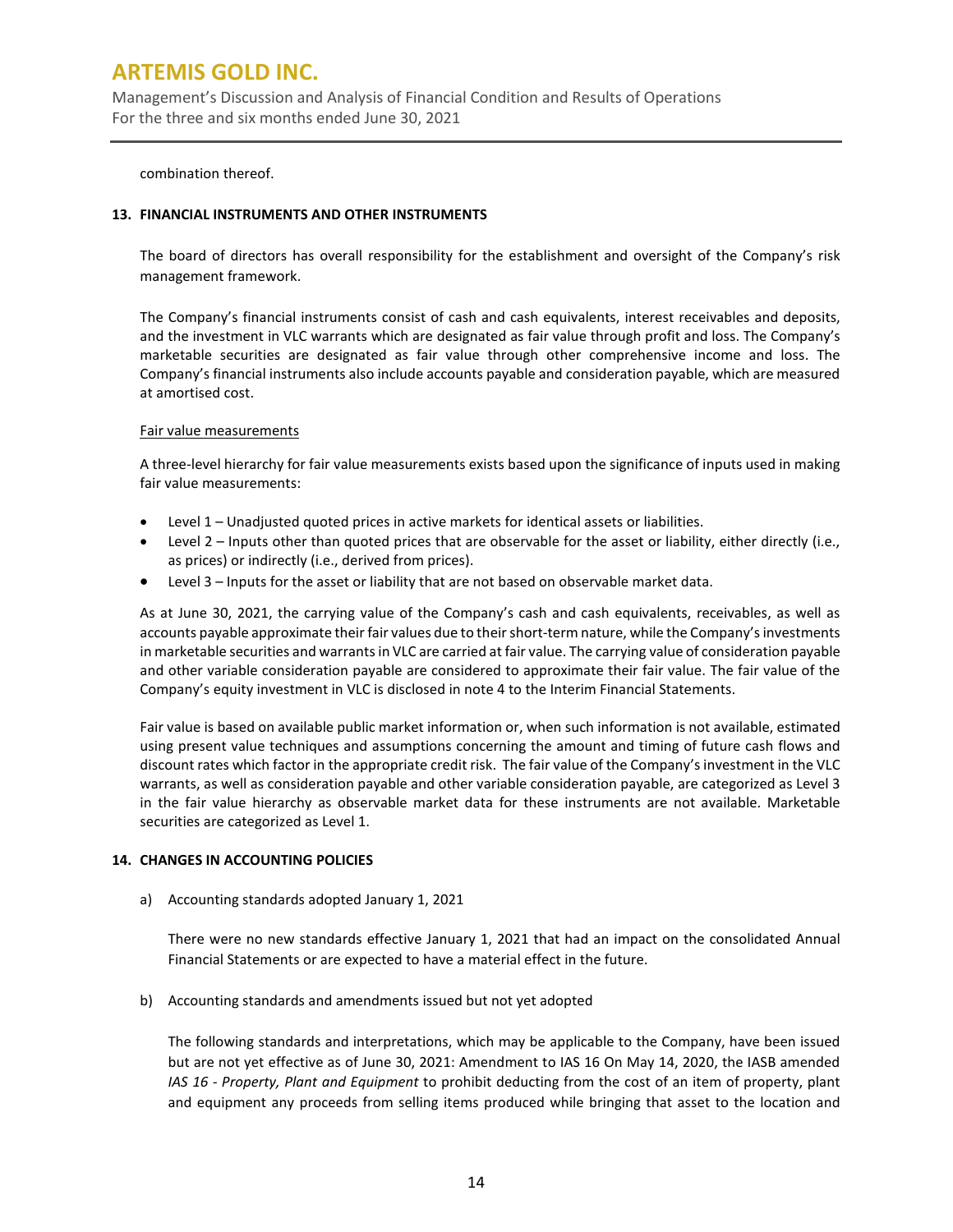Management's Discussion and Analysis of Financial Condition and Results of Operations For the three and six months ended June 30, 2021

condition necessary for it to be capable of operating in the manner intended by management. Instead, an entity recognizes the proceeds from selling such items, and the cost of producing those items, in profit or loss. The amendments are effective for annual periods beginning on or after January 1, 2022 with early adoption permitted. The new pronouncement does not have any impact on the Company's historical financial statements, but management will consider the impact of the new pronouncement as it advances the development activities associated with the Blackwater Project.

## **15. RISK FACTORS**

The Company's business, operations and future prospects are subject to significant risks. For details of these risks, refer to the risk factors set forth in the Company's most recently filed AIF, which can be found under the Company's corporate profile on SEDAR at [www.sedar.com.](http://www.sedar.com/) Management is not aware of any significant changes to the risks identified in the Company's most recently filed AIF nor has the Company's mitigation of those risks changed significantly during the quarter ended June 30, 2021. These risks, and the risk factors disclosed below, could materially affect the Company's business, operations, prospects and share price and could cause actual events to differ materially from those described in forward-looking statements relating to the Company. Additional risks and uncertainties not presently known to the Company or that the Company currently considers immaterial may also impair the business, operations, prospects and share price of the Company. If any of the risks actually occur, the business of the Company may be harmed, and its financial condition and results of operations may suffer significantly.

The operations of the Company are speculative due to the high-risk nature of its business which is the exploration of mineral properties. For details of these risks, refer to the risk factors set forth in the Company's most recently filed AIF, which can be found under the Company's corporate profile on SEDAR at [www.sedar.com](http://www.sedar.com/). Management is not aware of any significant changes to the risks identified in the Company's most recently filed AIF nor has the Company's mitigation of those risks changed significantly during the quarter ended June 30, 2021. The risks referred to herein are not the only risks and uncertainties that Artemis faces. Additional risks and uncertainties not presently known to the Company or that the Company currently considers immaterial may also impair its business operations. These risk factors could materially affect the Company's future operating results and could cause actual events to differ materially from those described in forwardlooking statements relating to the Company.

## **16. ADDITIONAL DISCLOSURE FOR VENTURE ISSUERS WITHOUT SIGNIFICANT REVENUE**

Additional disclosure concerning Artemis' general and administrative expenses and exploration and evaluation expenses is provided in the Company's statement of income and comprehensive income contained in its Annual Financial Statements and Interim Financial Statements, which are all available on Artemis' website and its profile on SEDAR a[t www.sedar.com.](http://www.sedar.com/)

## **17. NOTE REGARDING FORWARD-LOOKING INFORMATION**

This MD&A contains "forward-looking statements" (also referred to as "forward-looking information") within the meaning of applicable Canadian securities legislation. All statements, other than statements of historical facts, included in this MD&A that address activities, events or developments that Artemis expects or anticipates will or may occur in the future, including, without limitation, statements about the future exploration activities; sources, and proposed uses, of funds; capital and operating cost estimates, including general and administrative expenses; expectations regarding the ability to raise capital for future activities; and other such matters are